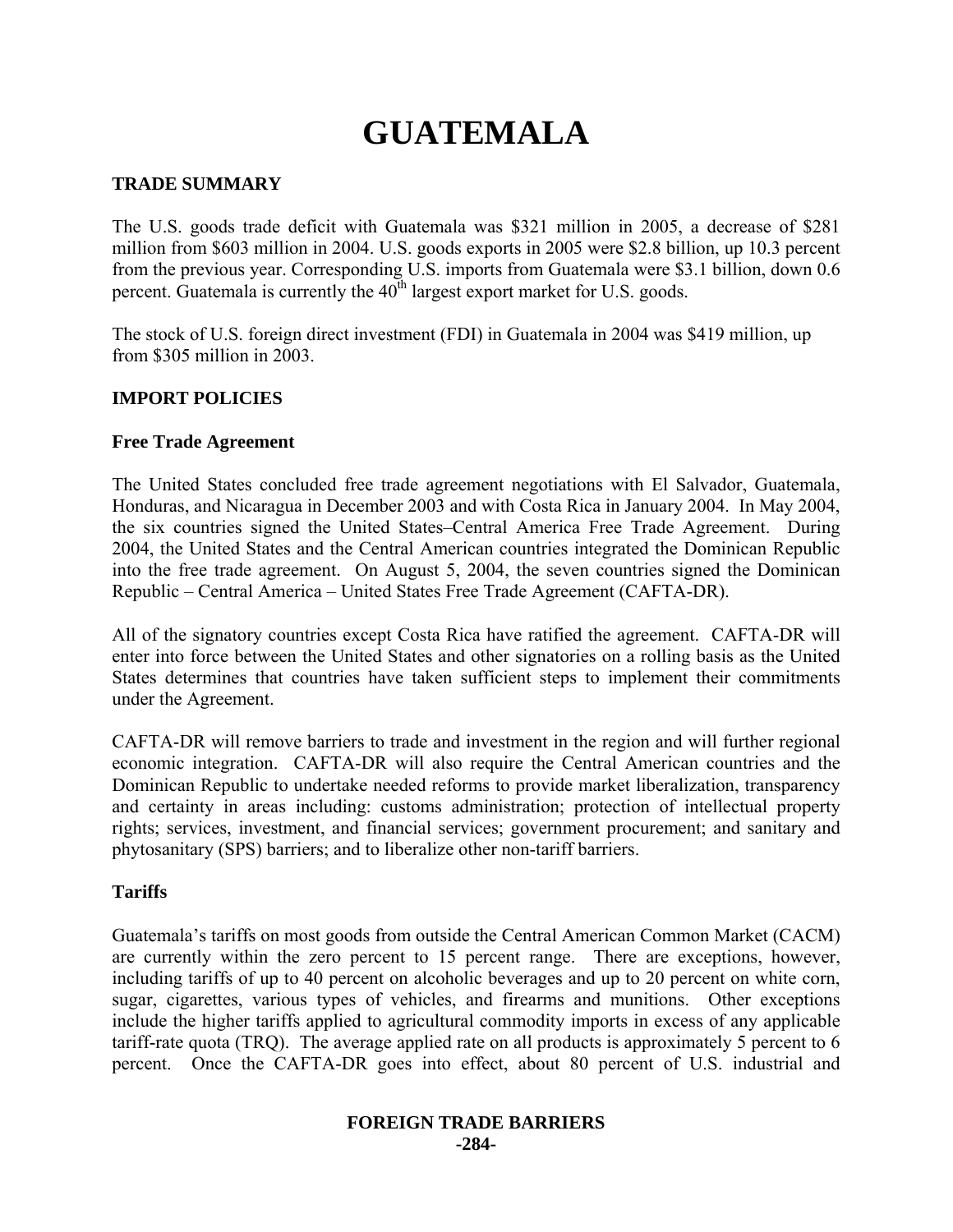commercial goods will enter the region duty-free, with the remaining tariffs phased out over ten years.

Nearly all textile and apparel goods that meet the Agreement's rules of origin will be duty-free and quota-free immediately, promoting new opportunities for U.S. and regional fiber, yarn, fabric and apparel manufacturing. The Agreement's tariff treatment for textile and apparel goods may be made retroactive to January 1, 2004.

Under the CAFTA-DR, Guatemala will eliminate its tariffs on nearly all agricultural products within 15 years (18 years for rice and chicken leg quarters and 20 years for dairy products). For the most sensitive products, tariff-rate quotas will permit some immediate duty-free access for specified quantities during the tariff phase-out period, which will expand over time. Guatemala will slowly liberalize trade in white corn, a particularly sensitive product, through expansion of a TRQ projected to increase on a 2 percent annual rate, slightly to 24 percent by the end of 2025. Guatemala's imports of corn are currently limited to yellow corn, 90 percent of which is already coming from the United States (500,000 MT).

The Agreement requires transparency and efficiency in administering customs procedures, including the CAFTA-DR rules of origin. Under the CAFTA-DR, Guatemala committed to ensure greater procedural certainty and fairness in the administration of these procedures, and all Parties agreed to share information to combat illegal transshipment of goods.

## **STANDARDS, TESTING, LABELING AND CERTIFICATION**

Guatemalan law requires that food products sold in the domestic market be tested, registered and labeled in Spanish, although stick-on labels are permitted. Products sold in bulk are exempt from the labeling requirement unless they are to be sold at the retail level as an individual unit. Enforcement of product registration and labeling requirements has been inconsistent but is improving. Labeling standards are required for food, pharmaceuticals, pesticides, footwear, and distilled beverages.

When the United States and Central America launched the free trade agreement negotiations, they initiated an active working group dialogue on SPS barriers to agricultural trade that met in conjunction with the negotiations to facilitate market access. The objective was to leverage the impetus of active trade negotiations to seek changes to the Central American countries' SPS regimes. Through the work of this group, Guatemala has committed to resolve specific measures affecting U.S. exports to Guatemala. In particular, for meat, poultry, and dairy, Guatemala will recognize the equivalence of the U.S. food safety and inspection system, thereby eliminating the need for plant-by-plant inspections. For distilled spirits, U.S. industry welcomes the tradefacilitative initiative of the five Central American countries, including Guatemala, to develop common standards for distilled spirits products. However, outstanding concerns remain, however, over issues such as alcohol content, brand registration and certification requirements.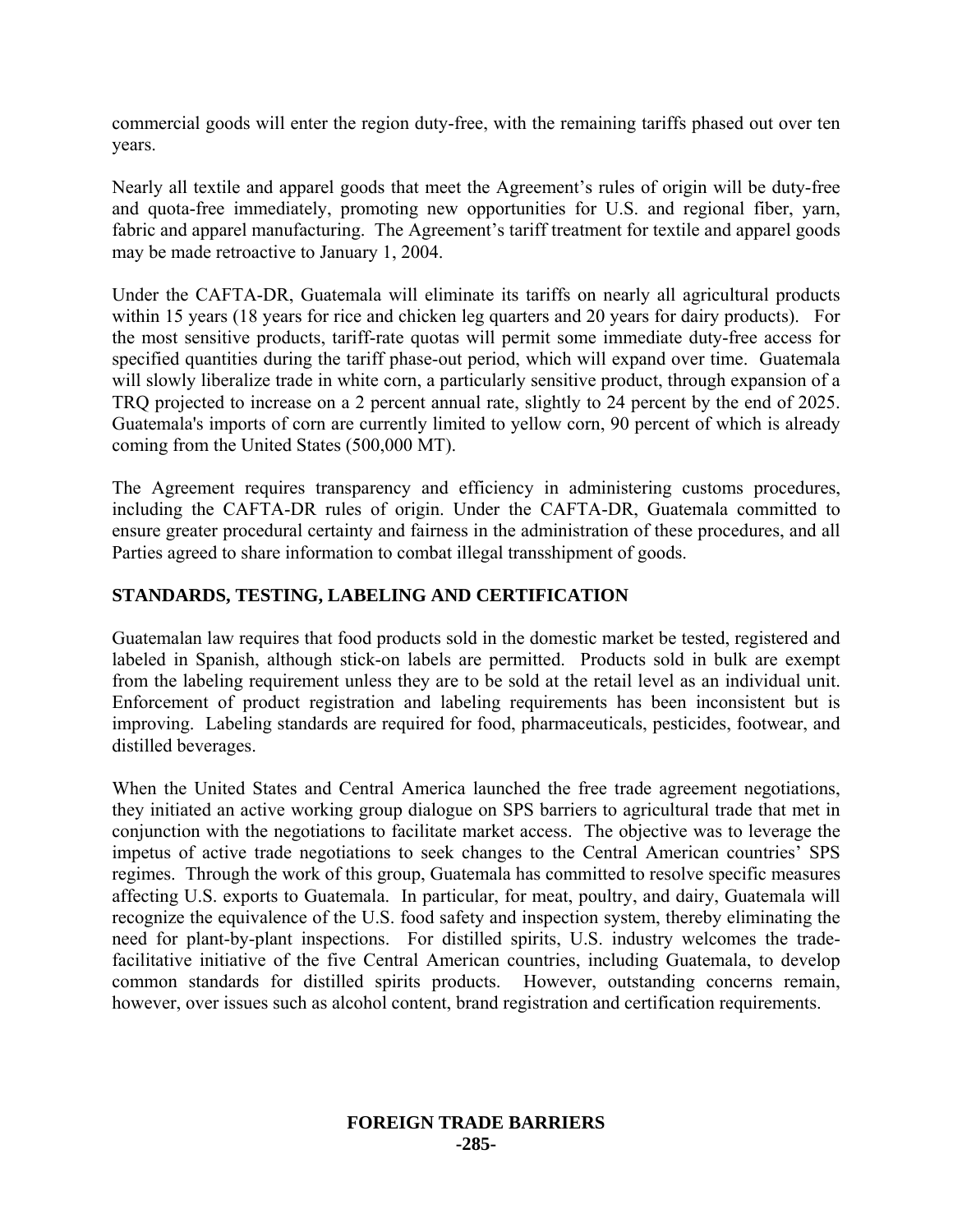#### **GOVERNMENT PROCUREMENT**

Guatemala is not a party to the WTO Government Procurement Agreement.Currently, Guatemala's Government Procurement Law requires most government purchases over \$113,000 to be submitted for public competitive bidding. The government occasionally declares certain projects a matter of national emergency, thereby avoiding the competitive bidding process. Foreign suppliers must submit their bids through locally registered representatives, a process that can place foreign bidders at a competitive disadvantage. Additionally, U.S. companies have long alleged that significant corruption exists in public procurement and is a barrier to entry. In March 2004, the new Berger Administration made mandatory the use of Guatecompras, an Internet-based electronic system to publicize Guatemala's procurement needs, which is improving transparency in the government procurement process. However, many government offices, including a large number of municipalities, do not use Guatecompras yet.

The CAFTA-DR requires the use of fair and transparent procurement procedures, including advance notice of purchases and timely and effective bid review procedures, for procurement covered by the Agreement. Under the CAFTA-DR, U.S. suppliers will be permitted to bid on procurements of most Guatemalan government entities, including key ministries and state-owned enterprises on the same basis as Guatemalan suppliers. The anti-corruption provisions in the Agreement require each government to ensure that bribery in matters affecting trade and investment, including in government procurement, is treated as a criminal offense, or is subject to comparable penalties, under its law.

## **INTELLECTUAL PROPERTY RIGHTS (IPR) PROTECTION**

Implementation of CAFTA-DR obligations with respect to IPR should strengthen and improve Guatemala's IPR protection regime. Implementation of these obligations should also provide stronger deterrence against piracy and counterfeiting by criminalizing end user piracy and requiring Guatemala to authorize the seizure, forfeiture, and destruction of counterfeit and pirated goods and the equipment used to produce them. The CAFTA-DR text also mandates both statutory and actual damages for copyright and trademark infringement to help ensure that monetary damages can be awarded even when it is difficult to assign a monetary value to the violation.

#### **Patents**

Guatemala's 2000 Industrial Property Law made improvements to the protection afforded to patent holders, increasing the term of protection for a patent to 20 years from the date of filing the patent application. It also increased the number of products and services that are considered patentable, including living organisms, commercial plans and chemical compounds or compositions. This law provides patent protection for pharmaceutical and agricultural products for the first time, and establishes a mailbox system to process and protect cases filed since 1995. To comply with CAFTA-DR, the Guatemalan Congress must ratify the Patent Cooperation Treaty and the Budapest Treaty on the International Recognition of the Deposit of Microorganisms for the Purposes of Patent Procedure.

#### **FOREIGN TRADE BARRIERS -286-**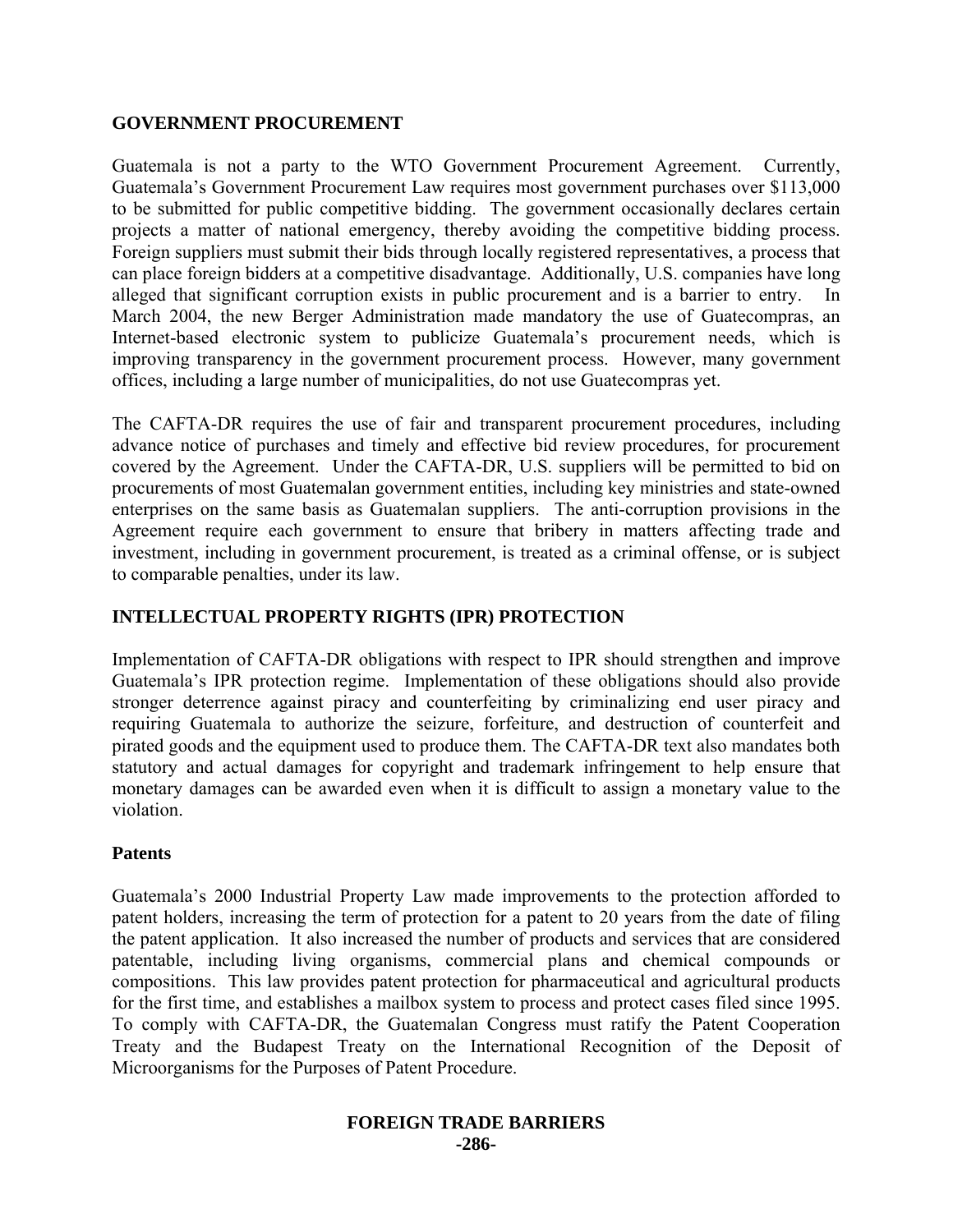## **Copyrights**

Piracy of copyrighted material, including videos, optical discs (CD-R & DVD-R formats), and software, remains widespread, and weak enforcement of existing legislation remains a concern. Some progress has been achieved in concluding valid licensing agreements with copyright holders and in reducing the incidence of pay television piracy, though rural operators still remain outside the legitimate system. Guatemala has ratified the WIPO Copyright Treaty (WCT) and the WIPO Performances and Phonograms Treaty (WPPT). Implementation of CAFTA-DR enforcement provisions should help reduce copyright piracy.

## **Trademarks**

Exclusive rights for trademarks are granted on a first-to-file basis, thus permitting third parties to register and gain exclusive use of well-known or famous trademarks. An administrative dispute resolution system has been established in the event that a well-known or famous trademark is granted to a third party. In practice, however in practice companies have had to go through the courts, which can take several years. The local Internet domain name registrar does not accept applications for well-known and famous names from applicants who are not the trademark holders as frequently as it once did. Additionally, when receiving an Internet domain name registration, the domain name owner is required to submit the registration to the WIPO online dispute resolution system in the event of a challenge by a third party. Implementation of CAFTA-DR enforcement provisions should help reduce trademark infringement.

## **SERVICES BARRIERS**

Currently, international telephone traffic must be routed through the facilities of an enterprise licensed by the Guatemalan Superintendence of Telecommunications. U.S. companies have raised allegations of anti-competitive behavior, including unilateral changes of interconnection rates, by the country's dominant fixed line telephone service provider, Telgua, which is a subsidiary of Telmex of Mexico. Guatemala's courts have ruled against Telgua in those cases where a verdict was reached, but the anticompetitive practices continue. The CAFTA-DR will require that Guatemala further open its telecommunications market to competition on a nondiscriminatory basis, as well as strengthen the authority of the independent regulatory body to address potential anticompetitive practices by the incumbent operators. International fixed line interconnection rates have decreased since the signing of the FTA.

Foreign banks may open branches or subsidiaries in Guatemala subject to the conditions of the Monetary Board, including capital and lending requirements based exclusively on the balance sheet of the local entity. Branches and subsidiaries must be inscribed in the Mercantile Registry, as is the case with any business.

Some professional services may only be supplied by professionals with locally recognized academic credentials. Public notaries must be Guatemalan nationals. Under the CAFTA-DR, as with banks, U.S. insurance companies would have full rights to establish subsidiaries and joint ventures upon entry into force of the agreement, with branching rights phased in. U.S. insurance suppliers would also be able to provide cross-border insurance in areas such as marine, aviation

## **FOREIGN TRADE BARRIERS**

**-287-**